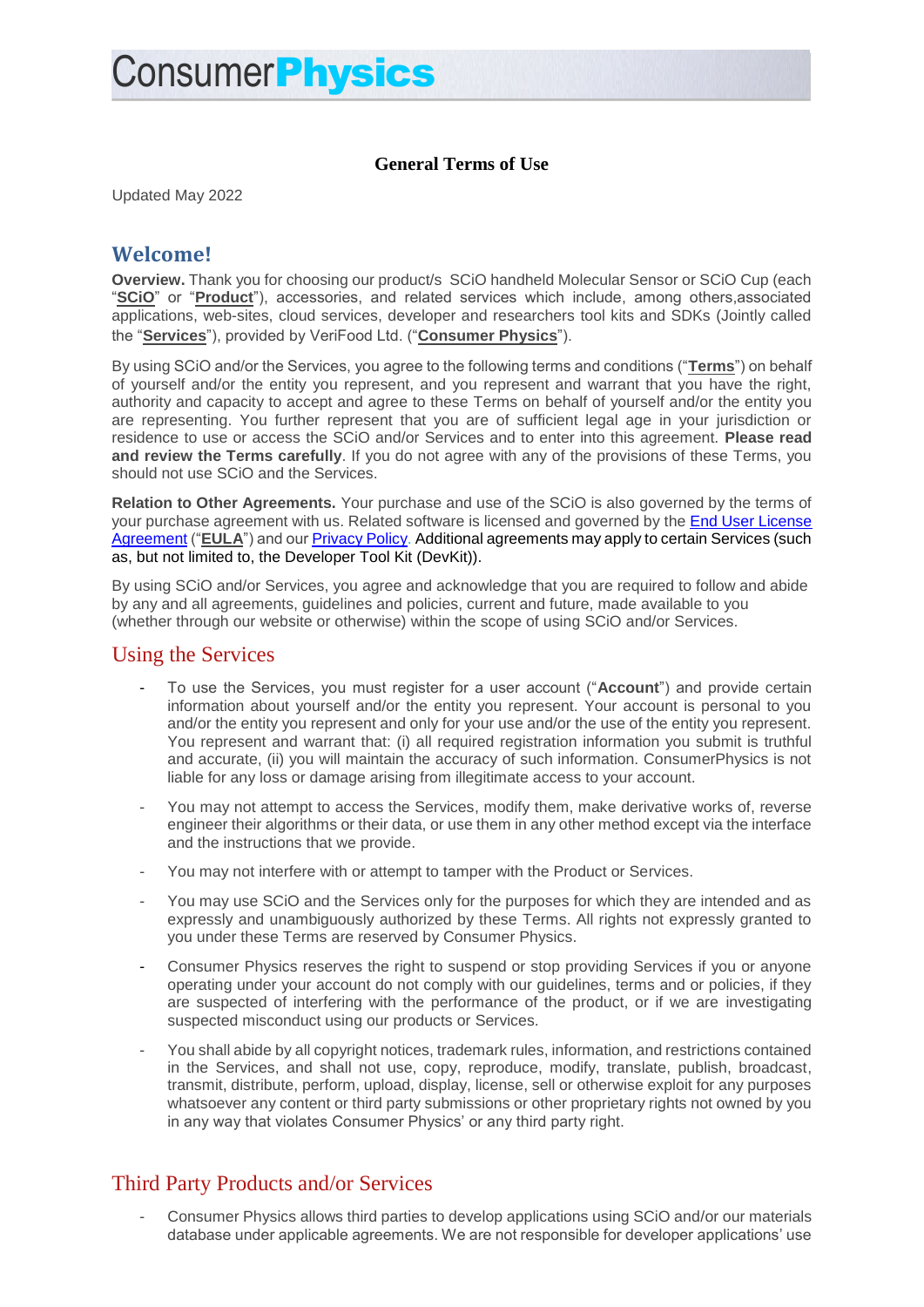of third party trademarks, copyrights or registered symbols, sourced content or external data. All third party content not produced by Consumer Physics is the sole responsibility of the entity or individual that makes the content publically available.

- Our products, services and applications may display or re-use content that does not belong to Consumer Physics. Content supplied by a third party is not warrantied, guaranteed or certified by Consumer Physics to be free from errors, mistakes, or incorrect information or data.
- Services rely on or interoperate with third party products and/or services. These third party products and services are beyond Consume Physics' control, but their operations may impact the use and reliability of the Services.

### Content That You Contribute

- By using the Services you will submit data to us ("**User Submissions**"), such as "**Scan Data**" (which includes, among others, spectrums collected by SCiO, textual descriptions, quantitative data, and images) which will be uploaded to our cloud database. We may also collect personal information (for example information you provide as part of the support process) and other content which you provide (for example submissions to our website forums). Please review our [Privacy Policy](https://www.consumerphysics.com/documents/legal/PrivacyPolicy.pdf) to learn how we treat private data.
- We use User Submissions to maintain, improve, and enhance our Services and products. Scan Data created and uploaded by you and by other users is stored within the materials database and is the property of Consumer Physics.
- Unless otherwise agreed, by using the Services, you grant a non-revocable license to Consumer Physics in perpetuity all worldwide patent, trademark, trade secret, copyright or other proprietary rights to User Submissions (including, without limitation, Scan Data) and acknowledge that Consumer Physics may reproduce, enhance and use this content in any other way (including, without limitation, distribute) without any compensation to you.
- Notwithstanding the above, our Services allow developers, researchers and others to develop Scan Data for their exclusive use. If you are building a database under a relevant license (such as a "Researcher" or a "Developer" license), then you retain exclusive rights to use Scan Data submitted by you to Consumer Physics for the purpose of building applications for SCiO. Consumer Physics may not use Scan Data submitted by you to create competing applications. Consumer Physics may review such data for other purposes such as, but not limited to, debug issues, to support our users or to analyze usage trends. You are solely responsible for all content that you upload or contribute to the Services. You represent and warrant that you have all rights necessary to upload all content that you submit, in the manner in which you contribute it, and that your submissions will not place Consumer Physics under any fiduciary or other obligation.
- To maintain the integrity and accuracy of the database, we require that you upload only quality and accurate Scan Data. You warrant that you will not contribute any content or otherwise use the Services in a manner that (i) infringes or violates the intellectual property rights or proprietary rights, or any other right of third parties; (ii) violates any law, statute, ordinance or regulation; (iii) is harmful, fraudulent, deceptive, threatening, abusive, harassing, tortious, defamatory, vulgar, obscene, libelous, or otherwise objectionable; (iv) impersonates any person or entity, including without limitation any employee or representative of Consumer Physics; (v) contains a virus, Trojan horse, worm, time bomb, or other harmful computer code, file, or program; (vi) jeopardizes the security of your Account or anyone else's Account (such as allowing someone else to log in to the Services as you); (vii) violates the security of any computer network, or cracks any passwords or security encryption codes; (viii) runs Maillist, Listserv, or any form of auto-responder or "spam" on the Services, or any processes that otherwise interfere with the proper working of the Services (including by placing an unreasonable load on the Services).

## Ownership and Intellectual Property

You acknowledge that other than otherwise stated herein, all intellectual property rights, including without limitation copyrights, patents, trademarks, and trade secrets, in the Product, Software, and Services are owned by Consumer Physics or its affiliates or our licensors. Your possession, access,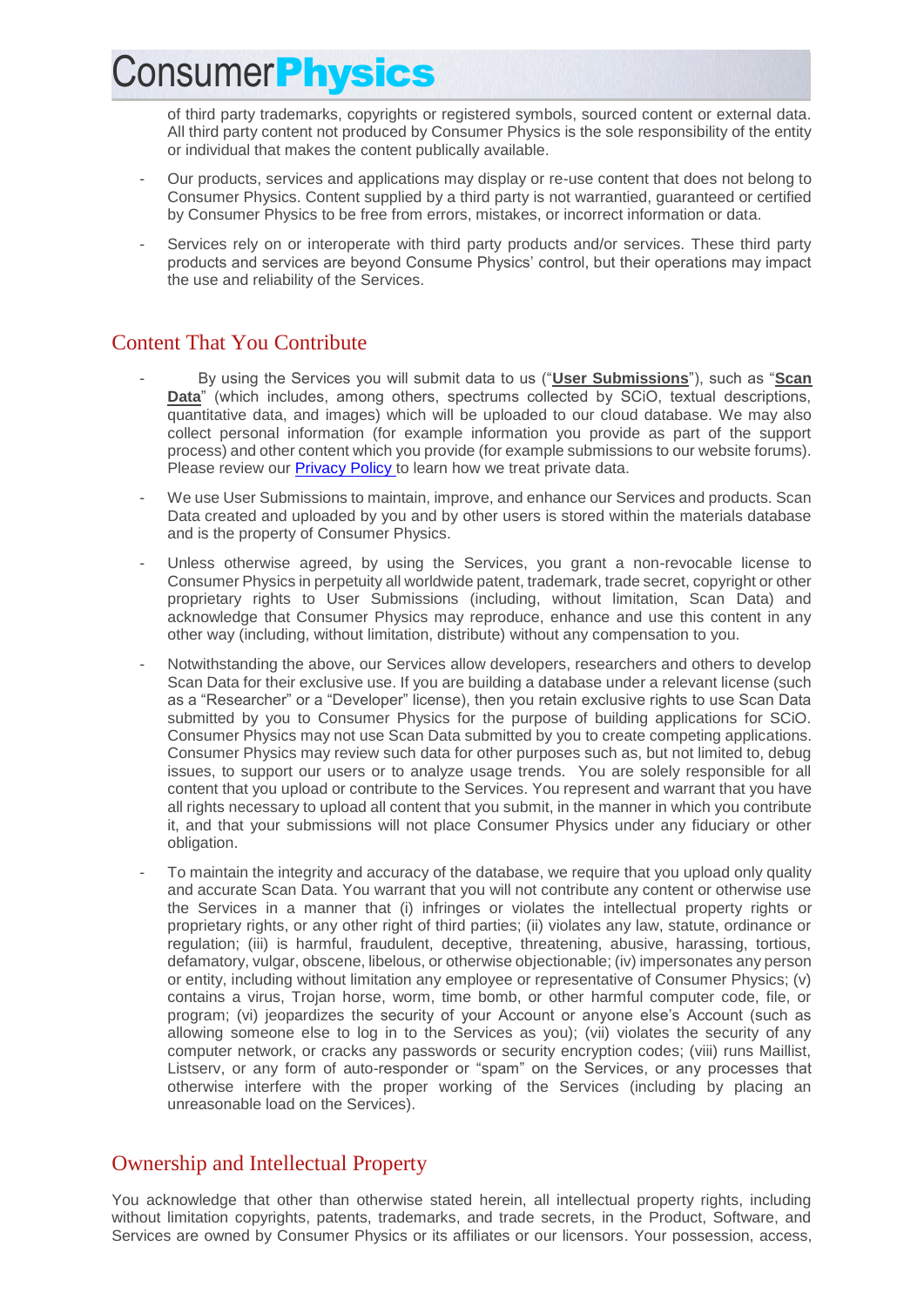and use of the Product, Software, and Services do not transfer to you or any third party any rights, title, or interest in or to such intellectual property rights. Consumer Physics and its affiliates and licensors and suppliers reserve all rights not granted in these Terms. The Services are licensed to you, not sold, under these Terms.

You may not use content of the Services in any other public or commercial way nor may you copy or incorporate any of the content of the Services into any other work, including your own web site without the written consent of Consumer Physics.

You may choose to, or Consumer Physics may invite you to submit comments, suggestions, or ideas about the products or Services, including how to improve the products or Services ("Ideas"). By submitting Ideas, you agree that your submissions are voluntary, gratuitous, unsolicited, and without restriction and will not place Consumer Physics under any fiduciary or other obligation. You hereby assign to Consumer Physics all rights, title and interest in such Ideas, including all intellectual property rights therein.

You agree not to remove, obscure or alter any proprietary rights notices (including copyrights and trademark notices) which may be contained in or displayed in connection with the Services.

If we suspect from the use of Consumer Physics' products or Services that your account is in violation of local or international laws regarding copyright infringement, according to the local laws of your country of residence, or the location of our data servers, we reserve all rights, including the right to terminate your account.

**If you suspect a Consumer Physics user is violating your copyright, trademark, or patents in connection with its use of the Services and you wish to notify us, contact us via [support@consumerphysics.com.](mailto:support@consumerphysics.com)**

### Indemnity

To the maximum extent permitted by law, You agree to defend, indemnify and hold Consumer Physics and its licensors and suppliers harmless from any claims, actions, suits or proceedings, as well as any and all losses, damages, liabilities, costs and expenses (including attorneys' fees) made by any third party due to or arising out of (i) your use of any product or Services, (ii) your violation of these Terms, or (iii) your violation of any law or the rights of any third party. Consumer Physics reserves the right, at your expense, to assume the exclusive defense and control of any matter for which you are required to indemnify Consumer Physics and you agree to cooperate with our defense of such claims. You agree not to settle any such claim without Consumer Physics' prior written consent. Consumer Physics will use reasonable efforts to notify you of any such claim, action or proceeding upon becoming aware of it.

#### **Privacy**

Please review the PRIVACY POLICY. The Consumer Physics' PRIVACY POLICY details how we treat your personal data (including, without limitation, Content) and how we protect your privacy when you use our products and Services. By using any or all of Consumer Physics' Services, you declare that you agree that Consumer Physics has the right to use the data and Content you provide in accordance with these Terms and our PRIVACY POLICY.

#### Security

Consumer Physics cares about the integrity and security of your personal information. Consumer Physics will deploy commercially reasonable security precautions intended to protect against unauthorized access to any of your data stored by Company in connection with the Services. Consumer Physics will exercise reasonable efforts to implement fixes for security breaches made known to Consumer Physics. Consumer Physics and you acknowledge that, notwithstanding the security precautions deployed in connection with the Services, the use of, or connection to, the Internet provides the opportunity for unauthorized third parties to circumvent such precautions and illegally gain access to your data. Company and its technology providers cannot and do not guarantee the privacy, security,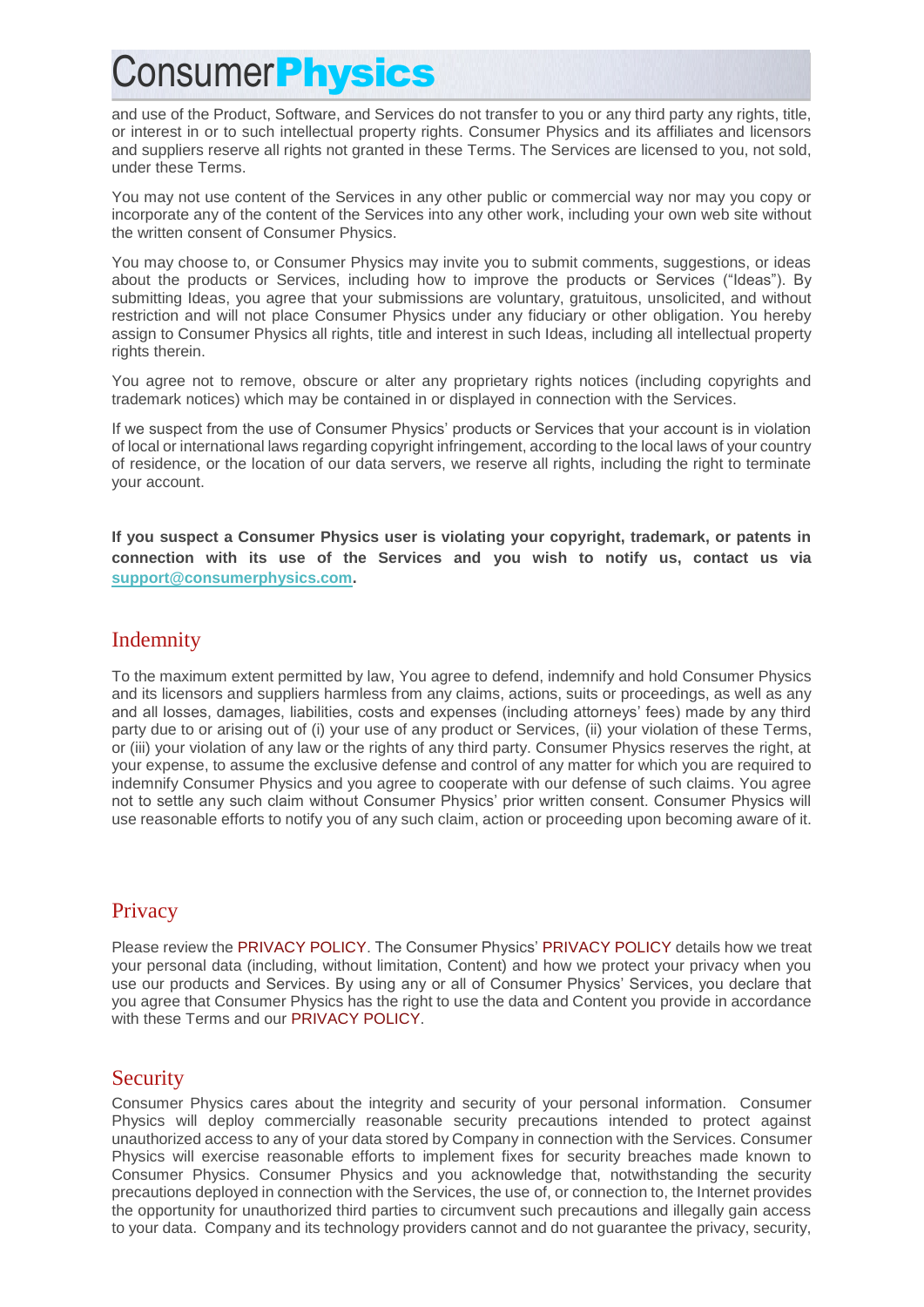integrity or authenticity of any information transmitted over or stored in any system connected to or accessible via the Internet or otherwise or that any such security precautions will be adequate or sufficient.

#### Modifying, Updating and Terminating our Products and/or Services

Consumer Physics is a technology innovator and as such, we constantly change, improve, modify and redefine our products and Services. Consumer Physics reserves the right to modify, redesign, stop, suspend, take offline, or add products and Services at any time.

As a user, developer or researcher, you are free to stop using Consumer Physics' Services at any time. Consumer Physics may also stop providing Services to you, or add, create, modify or redesign the limits to our products and/or Services at any time.

**Should Consumer Physics discontinue a product or Service, where it is reasonably possible, we will give you reasonable advance notice and an opportunity to retrieve your data from that Service where possible.** 

#### Service Availability

Consumer Physics will make efforts to ensure the Consumer Physics' cloud is up and running at all times. However the Services cannot be guaranteed to be available 100% of the time . Consumer Physics takes no legal, financial or other responsibility for the any damages caused by the failure or delay of the Services.

### Consumer Physics' Warranties and Disclaimers

Consumer Physics prides itself on the skill and competency level of our engineering team and staff. We hope you enjoy our products and Services. However, we are all human, so we cannot promise perfection. We can promise to do our best and strive to deliver a commercially acceptable level of product with every release.

IN ADDITION TO THE TERMS HEREIN, THE WARRANTY FOR THE PRODUCT AND SOFTWARE ARE SET FORTH IN THE LIMITED WARRANTY AND THE END USER LICENSE AGREEMENT, RESPECTIVELY.

CONSUMER PHYSICS DOES NOT MAKE COMMITMENTS ABOUT THE CONTENT WITHIN THE PRODUCT AND/OR SERVICES, OR THE SPECIFIC FUNCTIONS AVAILABLE IN EACH OF OUR SERVICES. WE DO NOT WARRANTY THEIR RELIABILITY, AVAILABILITY, OR THEIR ABILITY TO MEET YOUR NEEDS. THE SERVICES ARE PROVIDED "AS IS" AND "AS AVAILABLE" AND EXCEPT WHERE PROHIBITED BY LAW, CONSUMER PHYSICS EXPRESSLY DISCLAIMS ANY WARRANTIES AND CONDITIONS OF ANY KIND, WHETHER EXPRESS OR IMPLIED, INCLUDING THE WARRANTIES OR CONDITIONS OF MERCHANTABILITY, FITNESS FOR A PARTICULAR PURPOSE, ACCURACY, AND NON-INFRINGEMENT.

THE MATERIAL ASSESSMENTS AND OTHER ANALYSIS PERFORMED BY OUR SERVICES ARE PERFORMED ON A BEST-EFFORT BASIS, AND ARE NOT GUARANTEED TO BE CORRECT OR ACCURATE.

CONSUMER PHYSICS MAKES NO WARRANTY THAT DEFECTS WILL BE CORRECTED OR THAT THE SERVICES WILL MEET YOUR REQUIREMENTS, WILL BE AVAILABLE ON AN UNINTERRUPTED, TIMELY, SECURE, OR ERROR-FREE BASIS OR WILL BE ACCURATE OR RELIABLE.

#### Liability:

UNLESS OTHERWISE AGREED IN WRITING BY CONSUMER PHYSICS, TO THE MAXIMUM EXTENT PERMITTED BY APPLICABLE LAW, IN ADDITION TO THE ABOVE WARRANTY DISCLAIMERS AND ANY LIMITATION OF LIABILITY PROVIDED ELSEWHERE, IN NO EVENT WILL CONSUMER PHYSICS NOR ANYONE ON ITS BEHALF BE LIABLE FOR ANY CONSEQUENTIAL,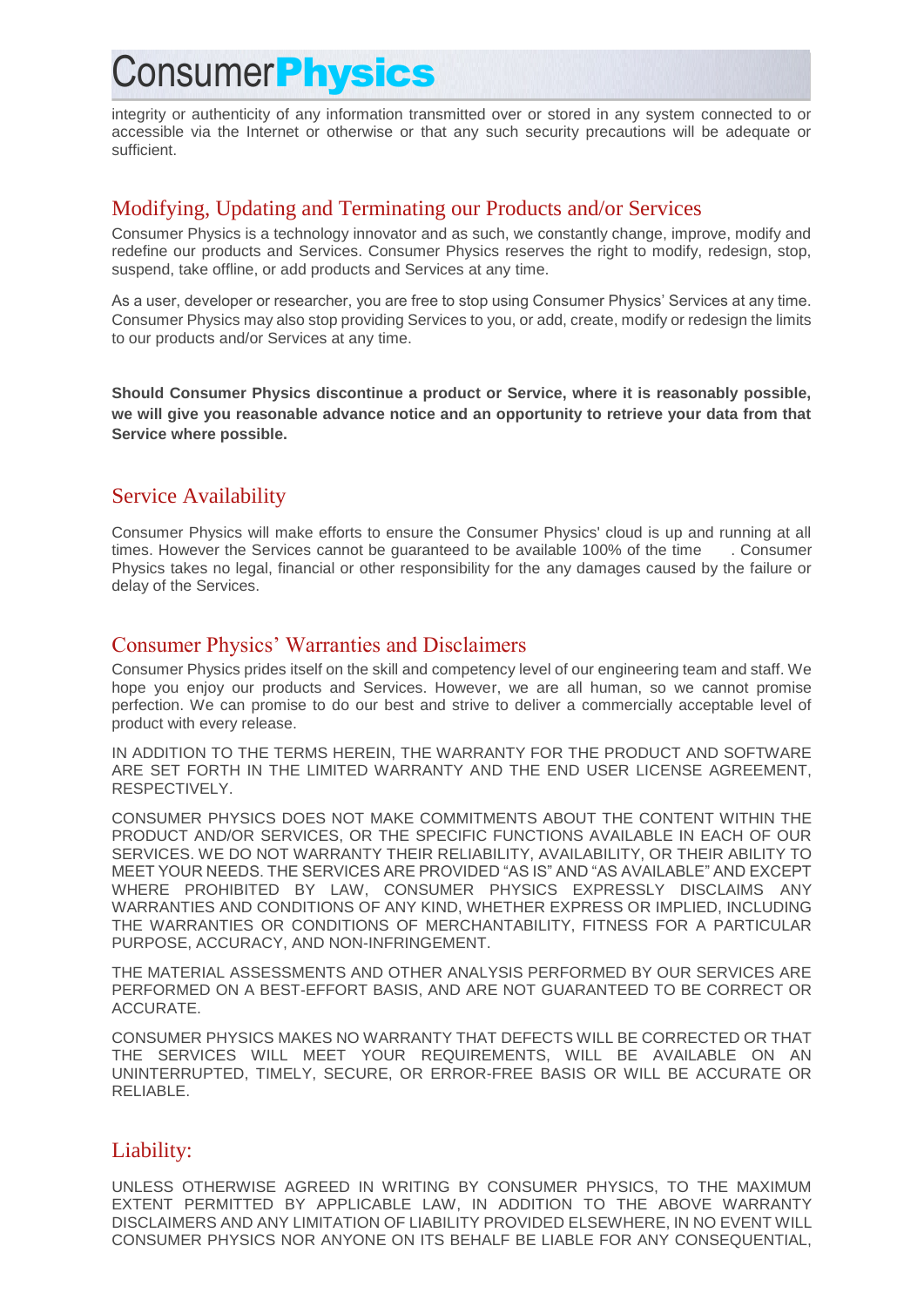EXEMPLARY, SPECIAL, INCIDENTAL OR OTHER INDIRECT DAMAGES, INCLUDING ANY DAMAGES FOR LOST DATA OR LOST PROFITS, ARISING FROM OR RELATING TO THE SERVICES OR THE PRODUCTS, EVEN IF CONSUMER PHYSICS KNEW OR SHOULD HAVE KNOWN OF THE POSSIBILITY OF SUCH DAMAGES.

UNLESS OTHERWISE AGREED IN WRITING BY CONSUMER PHYSICS, CONSUMER PHYSICS' TOTAL CUMULATIVE LIABILITY ARISING FROM OR RELATED TO THE SERVICES AND THE PRODUCTS, WHETHER IN CONTRACT OR TORT OR OTHERWISE, WILL NOT EXCEED THE FEES ACTUALLY PAID BY YOU TO CONSUMER PHYSICS OR ITS AUTHORIZED RESELLER FOR THE SERVICES OR THE PRODUCT IN THE PRIOR 12 MONTHS (IF ANY). THIS LIMITATION IS CUMULATIVE AND WILL NOT BE INCREASED BY THE EXISTENCE OF MORE THAN ONE INCIDENT OR CLAIM. CONSUMER PHYSICS DISCLAIMS ALL LIABILITY OF ANY KIND FOR ACTS OR OMISSIONS OF CONSUMER PHYSICS' LICENSORS AND SUPPLIERS. UNDER NO CIRCUMSTANCES WILL CONSUMER PHYSICS BE LIABLE IN ANY WAY FOR ANY CONTENT, INCLUDING, BUT NOT LIMITED TO, ANY ERRORS OR OMISSIONS IN ANY CONTENT, OR ANY LOSS OR DAMAGE OF ANY KIND INCURRED IN CONNECTION WITH USE OF OR EXPOSURE TO ANY CONTENT POSTED, EMAILED, ACCESSED, TRANSMITTED, OR OTHERWISE MADE AVAILABLE VIA THE SERVICES.

#### **General**

Consumer Physics reserves the right to modify these Terms and any and all additional terms and conditions that apply to our products and Services.

We encourage you to review the Terms regularly and will notify you of any modifications by posting updated documentation on our website.

If for any reason you do not agree to the modifications made to a particular Term for a particular product or Service, you should discontinue your use of that product or Service before the change becomes effective as per the timeline provided (Immediate effect for legal changes, 5 days from post date for other changes).

If at any time, there is a conflict between the general Terms listed here and the specific or additional terms and conditions provided for a specific service or product, the specific or additional terms and conditions will be in force in such a case.

As part of your ongoing usage of the products and/or Services, Consumer Physics reserves the right to send you updates, service announcements, pertinent account messages and other information as we deem appropriate. Some of this communication may be optional and your account can be configured to your specifications.

All of the above Terms control the relationship between Consumer Physics and you. They are personal, do not create any third party beneficiary rights and are not assignable, saleable or otherwise transferable by you. These Terms may be assigned by Consumer Physics without restriction. These Terms govern your access and use of the SCiO and Services. You may have additional legal rights, which may vary from jurisdiction to jurisdiction. The disclaimers, exclusions and limitations of liability under these Terms will not apply to the extent prohibited by applicable law. If your jurisdiction does not allow some of these provisions, such provisions shall not apply to you, but only to the minimal extent required to be compliant.

Consumer Physics products and Services are diverse, and may, occasionally, require additional terms or requirements (including, without limitation, age or location requirements) to apply. Additional Terms may be made available with each specific product or Service to which they pertain. If you choose to use additional Consumer Physics' products and/or Services, the additional Terms for each product or Service will become part of your agreement with Consumer Physics, if you use them.

Consumer Physics reserves the right to alter product and Services offerings, specifications, and pricing at any time without notice.

The laws of the State of New York, U.S.A., excluding conflict of laws rules, will apply to any disputes arising out of or relating to these terms or our products or Services. If any particular Term is found by law to be unenforceable, that does not limit, impact or render null any other Term. Failure to comply with any or all of these Terms is ground for immediate cancellation of your account. Consumer Physics retains the right to take action against such account violations at any time.